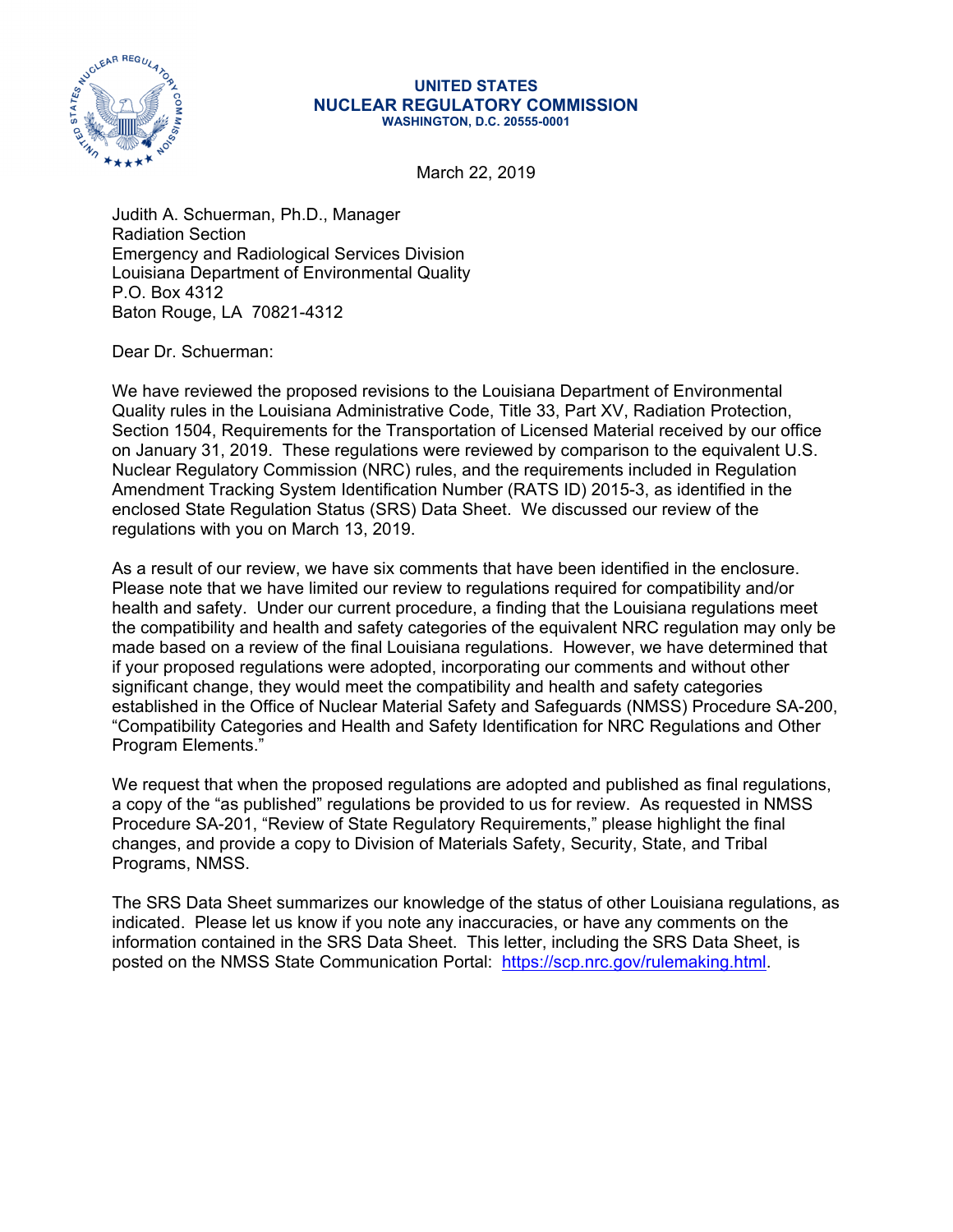## J. Schuerman -2-

If you have any questions regarding the comments, the compatibility and health and safety categories, or any of the NRC regulations used in the review, please contact Michelle Beardsley, State Regulation Review Coordinator, at 301-415-0275 (michelle.beardsley@nrc.gov).

Sincerely,

## */RA Paul Michalak for/*

Kevin Williams, Deputy Director Division of Materials Safety, Security, State and Tribal Programs Office of Nuclear Material Safety and Safeguards

Enclosures:

- 1. Compatibility Comments
- 2. Louisiana SRS Data Sheet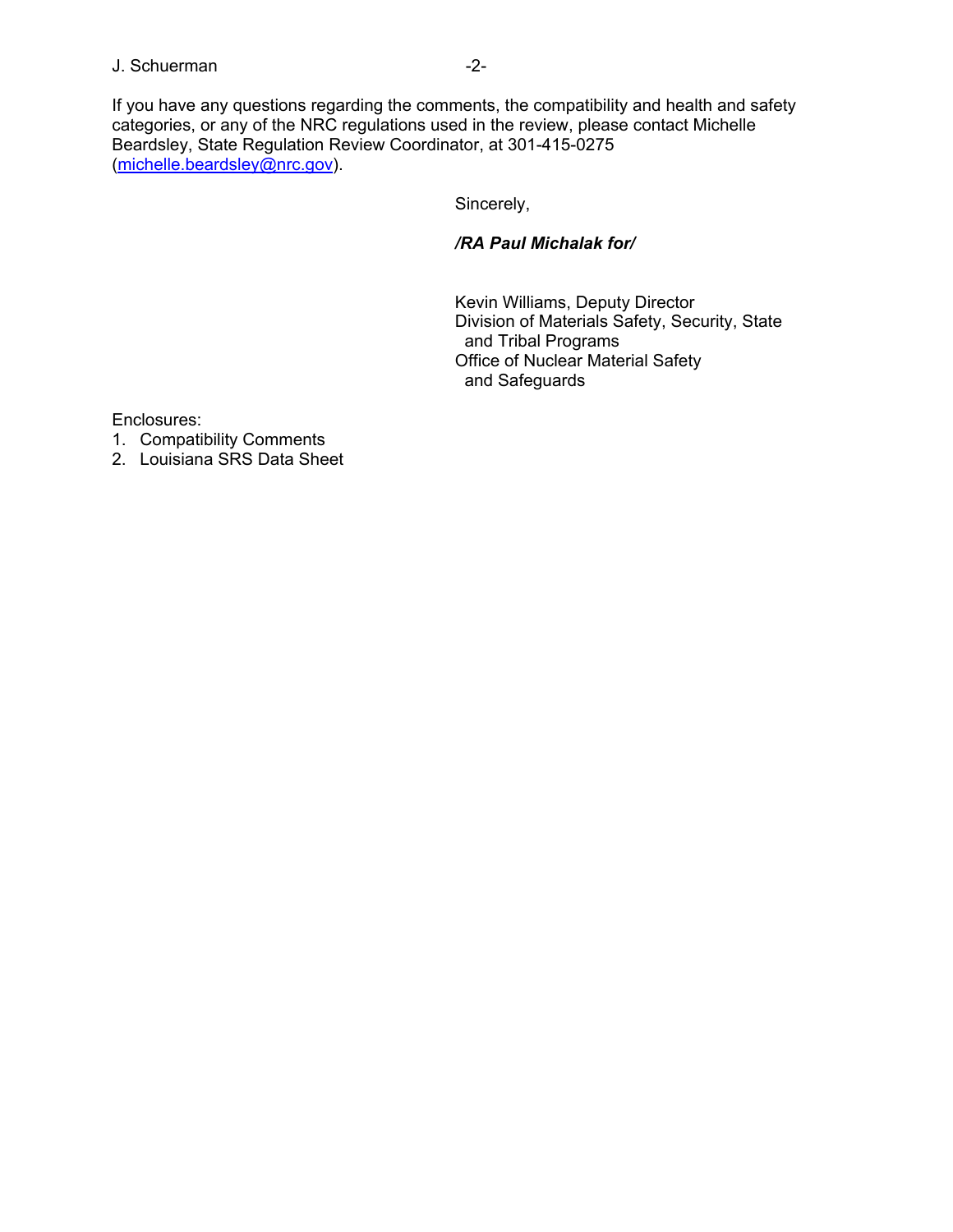## J. Schuerman -3-

# SUBJECT: 03/22/2019 LETTER TO J. SCHUERMAN RE: LOUISIANA PROPOSED REGULATIONS TO RATS ID 2015-3

DISTRIBUTION: SP[08] Tracking No. LA 19-16 Randy Erickson, RSAO Louisiana File

| ML19077A260 (Ltr) |            | <b>OFFICIAL RECORD COPY</b> | Package ML19037A026 |                |  |
|-------------------|------------|-----------------------------|---------------------|----------------|--|
| <b>DATE</b>       | 03/14/19   | N/A                         | 3/22/19             | 3/22/19        |  |
|                   |            |                             |                     | KWilliams      |  |
| <b>NAME</b>       | MBeardsley | N/A                         | PMichalak           | PMichalak for: |  |
| <b>OFFICE</b>     | ASPB       | OGC                         | ASPB:BC             | MSTR:DD        |  |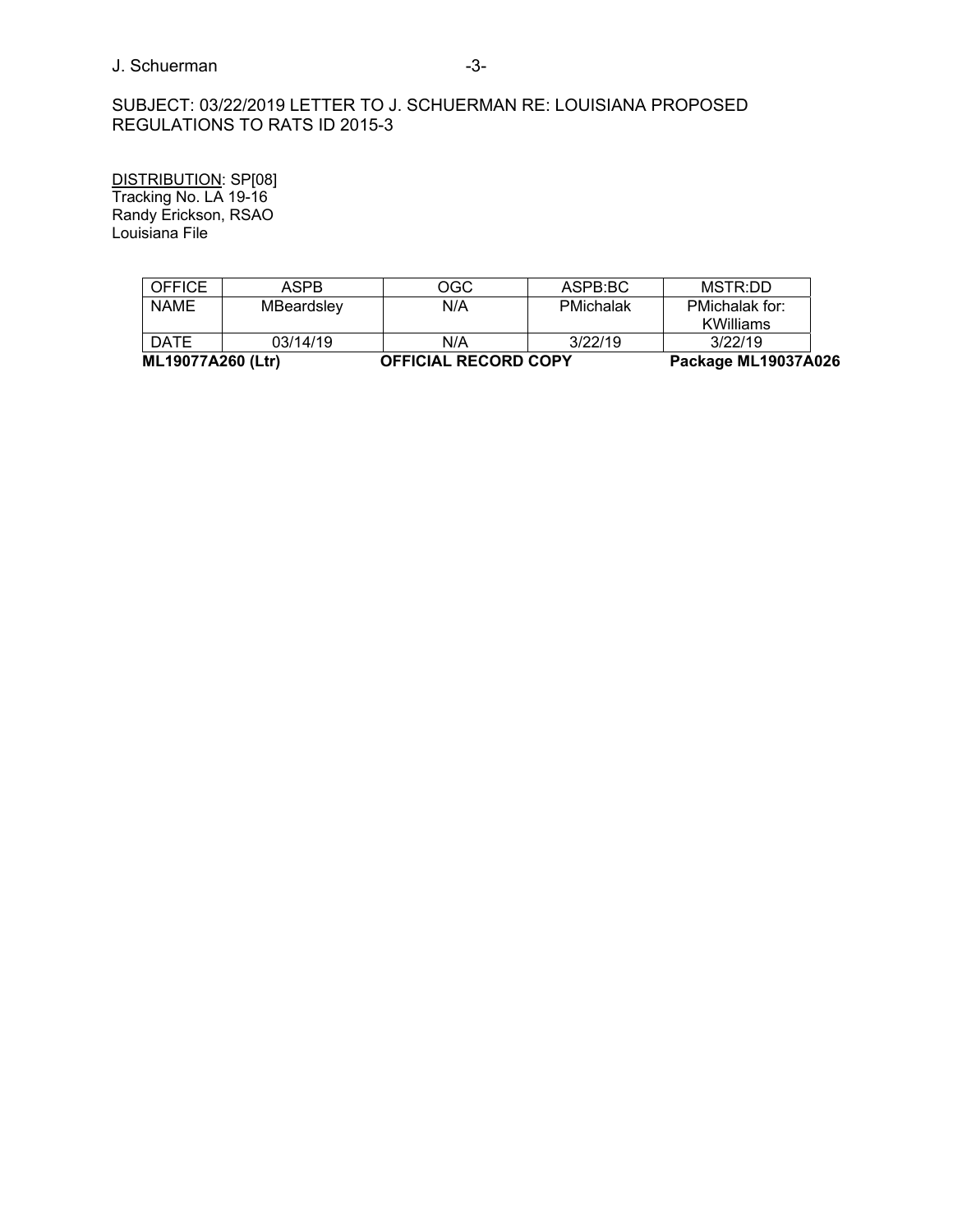# **COMPATIBILITY COMMENTS ON LOUISIANA PROPOSED REGULATIONS**

|                | <b>STATE SECTION</b> | <b>NRC SECTION</b> | <b>RATS ID</b> | <b>CATEGORY</b> | <b>SUBJECT and COMMENTS</b>                                                                                                                                                                                                                                         |
|----------------|----------------------|--------------------|----------------|-----------------|---------------------------------------------------------------------------------------------------------------------------------------------------------------------------------------------------------------------------------------------------------------------|
| 1              | 33:XV.1503           | 71.4, Definitions  | 2015-3         | [B]             | <b>Definition: Low Specific</b><br><b>Activity (LSA) material</b><br>Louisiana's definition did not include<br>"radioactive" before "material".                                                                                                                     |
|                |                      |                    |                |                 | Louisiana needs to include the word<br>"radioactive" as indicated above to<br>meet the Compatibility Category [B]<br>designation assigned to 10 CFR 71.4,<br>Definition: Low Specific Activity (LSA)<br>material.                                                   |
| $\overline{2}$ | 33:XV.1503           | 71.4, Definitions  | 2015-3         | [B]             | Definition: Uranium- natural,<br>depleted, enriched                                                                                                                                                                                                                 |
|                |                      |                    |                |                 | Louisiana's definition did not include<br>the highlighted phrase indicated<br>below:                                                                                                                                                                                |
|                |                      |                    |                |                 | "(1) Natural uranium means uranium<br>(which may be chemically separated)<br>with the naturally occurring<br>distribution of uranium isotopes<br>(approximately 0.711 weight percent<br>uranium-235 and the remainder by<br>weight essentially uranium-238)."       |
|                |                      |                    |                |                 | Louisiana needs to add the phrase<br>indicated above to meet the<br><b>Compatibility Category [B]</b><br>designation assigned to 10 CFR 71.4,<br>Definition: Uranium-natural.                                                                                       |
| 3              | 33:XV.1505.<br>В.    | 71.14(a)(1)        | 2015-3         | [B]             | <b>Exemption for low-level materials</b>                                                                                                                                                                                                                            |
|                |                      |                    |                |                 | Louisiana's equivalent regulation<br>omits the following highlighted<br>phrase:                                                                                                                                                                                     |
|                |                      |                    |                |                 | "(1) Natural material and ores<br>containing naturally occurring<br>radionuclides that are either in their<br>natural state, or have only been<br>processed for purposes other than for<br>the extraction of the radionuclides,<br>and which are not intended to be |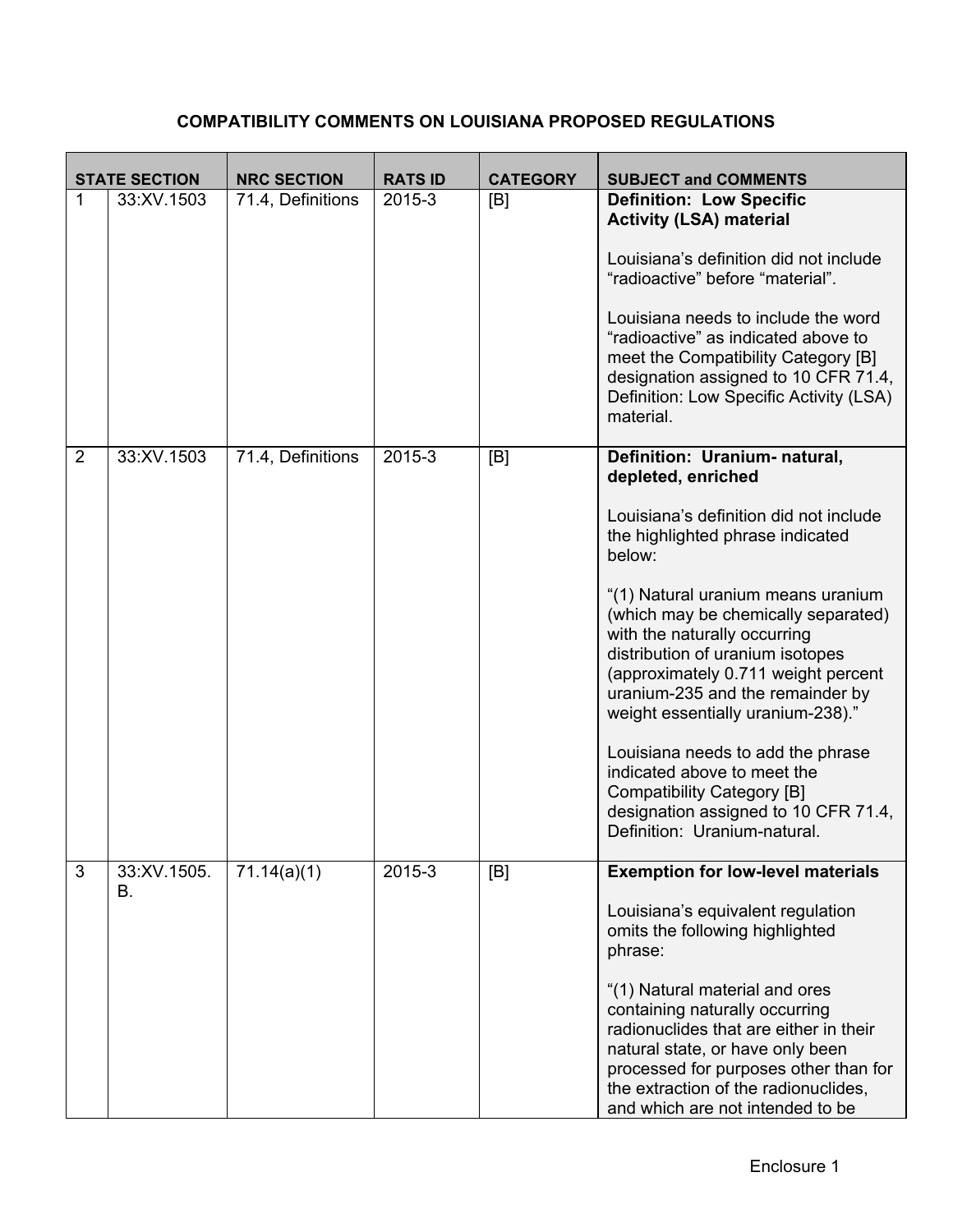|                | <b>STATE SECTION</b> | <b>NRC SECTION</b> | <b>RATS ID</b> | <b>CATEGORY</b> | <b>SUBJECT and COMMENTS</b>                                                                                                                                                                                                                                                                                                                                                                                                                                                                                     |
|----------------|----------------------|--------------------|----------------|-----------------|-----------------------------------------------------------------------------------------------------------------------------------------------------------------------------------------------------------------------------------------------------------------------------------------------------------------------------------------------------------------------------------------------------------------------------------------------------------------------------------------------------------------|
|                |                      |                    |                |                 | processed for the use of these<br>radionuclides".                                                                                                                                                                                                                                                                                                                                                                                                                                                               |
|                |                      |                    |                |                 | Louisiana needs to include the phrase<br>indicated above to meet the<br><b>Compatibility Category [B]</b><br>designation assigned to 10 CFR<br>$71.14(a)(1)$ .                                                                                                                                                                                                                                                                                                                                                  |
| $\overline{4}$ | 33:XV.1508           | 71.17              | 2015-3         | B               | General license: NRC approved<br>package                                                                                                                                                                                                                                                                                                                                                                                                                                                                        |
|                |                      |                    |                |                 | Louisiana's equivalent regulations<br>state, "has a quality assurance<br>program approved by the department<br>as satisfying the provisions of 10 CFR<br>Part 71, Subpart H." However,<br>Louisiana has equivalent regulations<br>for those in subpart H (i.e., 1520); this<br>results in a duplication of regulations,<br>and can cause confusion to the<br>licensee as to which regulations to<br>follow.                                                                                                     |
|                |                      |                    |                |                 | Louisiana either needs to delete their<br>equivalent requirements to subpart H<br>and only cite the NRC regulations; or<br>insert the citation to the Louisiana<br>equivalent requirements, i.e., 1520 to<br>meet the Compatibility Category B<br>designation assigned to 10 CFR<br>71.17.                                                                                                                                                                                                                      |
| 5              | 33:XV.1510           | 71.21              | 2015-3         | B               | General license: Use of foreign<br>approved package                                                                                                                                                                                                                                                                                                                                                                                                                                                             |
|                |                      |                    |                |                 | Louisiana's equivalent regulations<br>state, "Except as otherwise provided<br>in this Section, the general license<br>applies only to a licensee who has a<br>quality assurance program approved<br>by the U.S. as satisfying the<br>applicable provisions of 10 CFR<br>Part 71, Subpart H." However,<br>Louisiana has equivalent regulations<br>for those in subpart H (i.e., 1520); this<br>results in a duplication of regulations,<br>and can cause confusion to the<br>licensee as to which regulations to |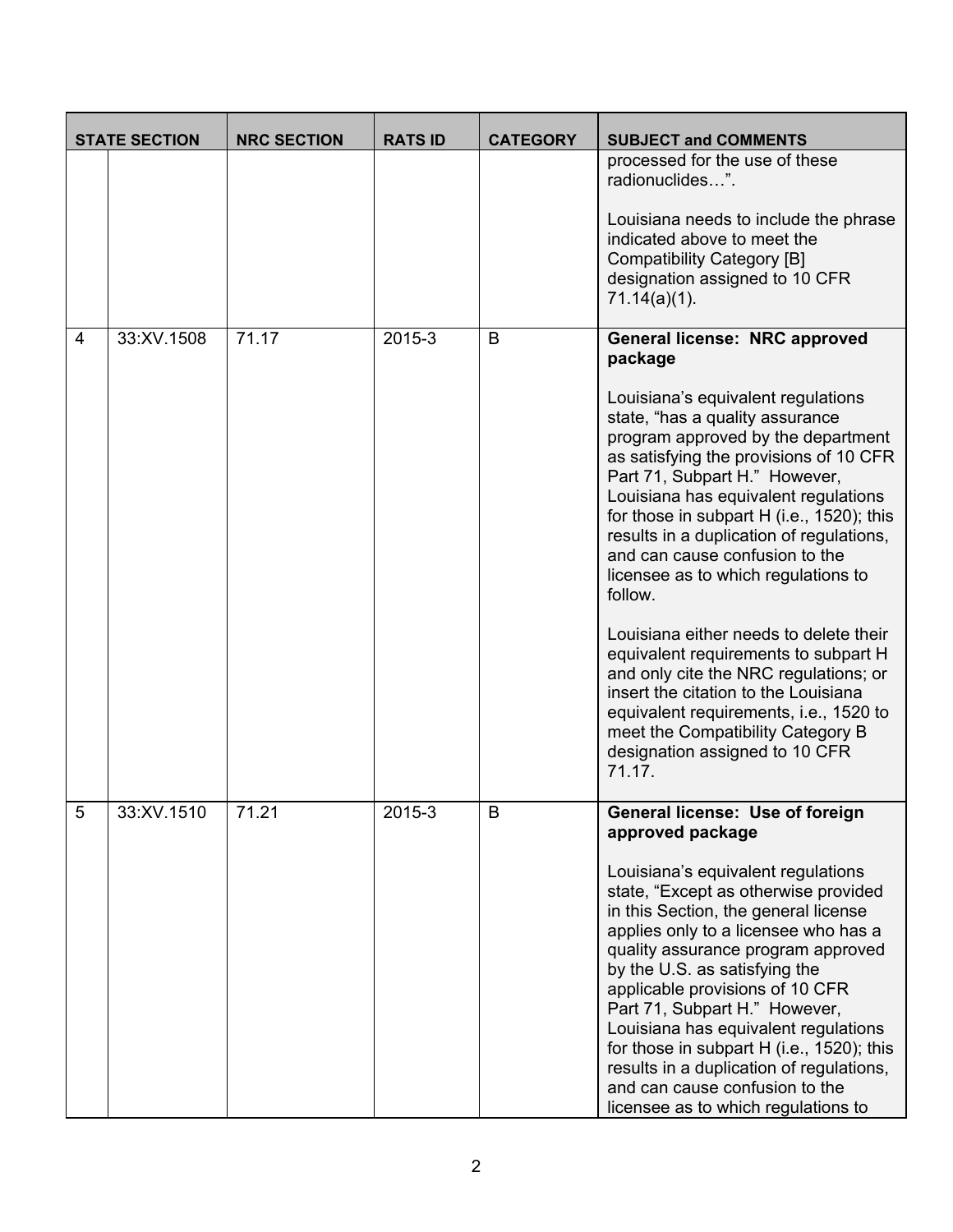|   | <b>STATE SECTION</b> | <b>NRC SECTION</b> | <b>RATS ID</b> | <b>CATEGORY</b> | <b>SUBJECT and COMMENTS</b>                                                                                                                                                                                                                                                                                                                                                                                                                                                                                                                                                     |
|---|----------------------|--------------------|----------------|-----------------|---------------------------------------------------------------------------------------------------------------------------------------------------------------------------------------------------------------------------------------------------------------------------------------------------------------------------------------------------------------------------------------------------------------------------------------------------------------------------------------------------------------------------------------------------------------------------------|
|   |                      |                    |                |                 | follow.<br>Louisiana either needs to delete their<br>equivalent requirements to subpart H<br>and only cite the NRC regulations; or<br>insert the citation to the Louisiana<br>equivalent requirements, i.e., 1520 to<br>meet the Compatibility Category B<br>designation assigned to 10 CFR<br>71.21.                                                                                                                                                                                                                                                                           |
| 6 | 33:XV.1520<br>B      | 71.103(a)          | 2015-3         | $\mathsf{C}$    | <b>Quality assurance organization</b><br>Louisiana's equivalent regulations<br>omit the phrase, "or, any part of the<br>quality assurance program, but shall<br>retain responsibility for the program."<br>As written, Louisiana's regulation is<br>less restrictive since it does not<br>require that the licensee shall retain<br>responsibility for the quality<br>assurance program, even when it is<br>contracted out.<br>Louisiana needs to include the phrase<br>as indicated above to meet the<br>Compatibility Category C designation<br>assigned to 10 CFR 71.103(a). |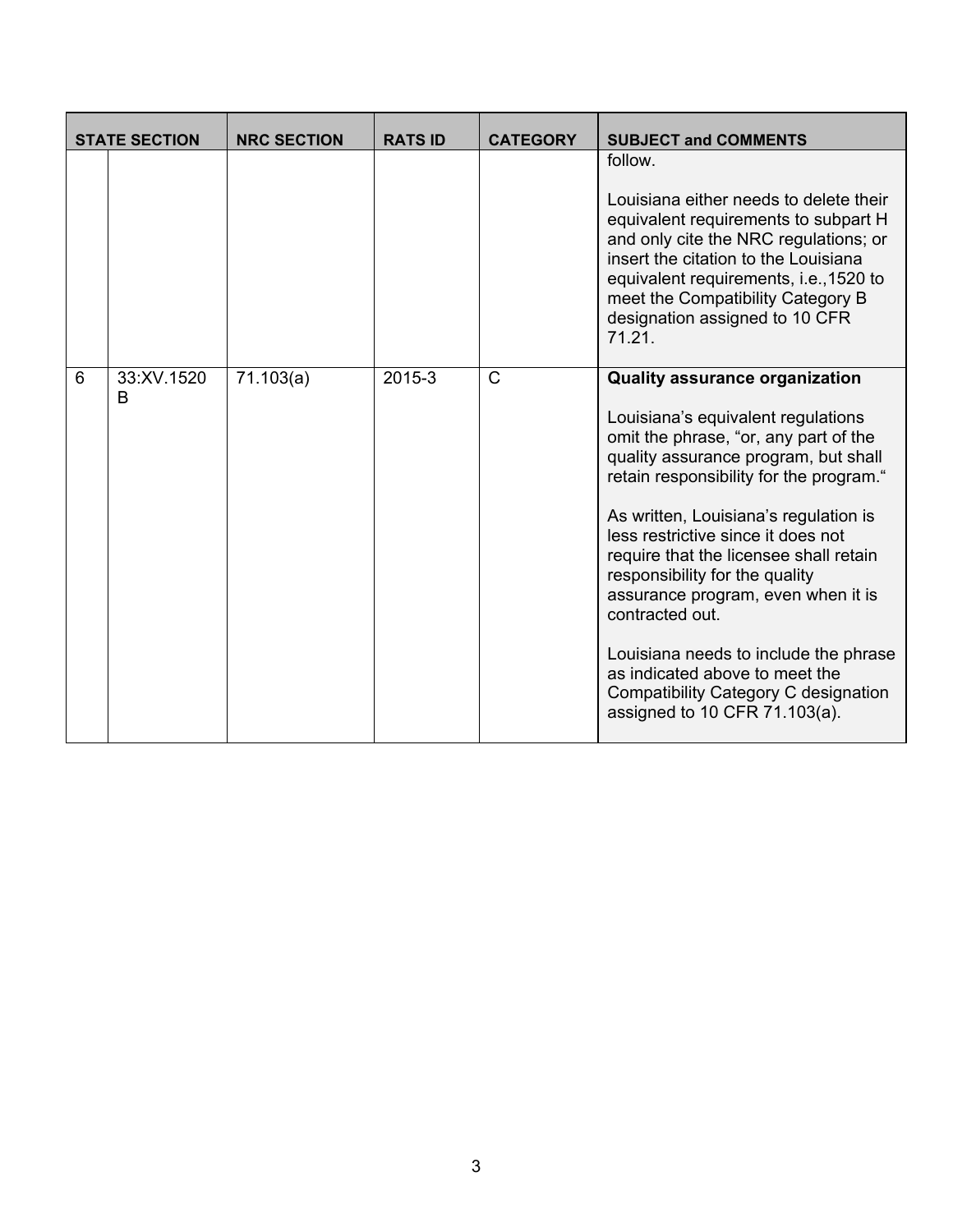#### **REGULATION STATUS**

**State: Louisiana Tracking Ticket Number: Date: 03/22/2019** 

**[ # amendment(s) reviewed identified by a \* at the beginning of the equivalent NRC requirement.]** 

| <b>RATS ID</b> | <b>NRC Chronology Identification</b>                                                                                                                          | Date Due for<br><b>State Adoption</b> | Incoming<br><b>Letter</b> | Outgoing<br>Package                      | <b>Notes</b>                                                                          |
|----------------|---------------------------------------------------------------------------------------------------------------------------------------------------------------|---------------------------------------|---------------------------|------------------------------------------|---------------------------------------------------------------------------------------|
| 1991-1         | Safety Requirements for Radiographic Equipment<br>Part 34<br>55 FR 843<br>(Superceded by 1997-5)                                                              | 01/10/1994                            | <b>Not Required</b>       | <b>Not Required</b>                      | Louisiana has adopted Final<br>Regulations equivalent to RATS ID:<br>1997-5.          |
| 1991-2         | <b>ASNT Certification of Radiographers</b><br>Part 34<br>56 FR 11504<br>(Superceded by 1997-5)                                                                | none                                  | <b>Not Required</b>       | <b>Not Required</b>                      | Louisiana has adopted Final<br>Regulations equivalent to RATS ID:<br>1997-5.          |
| 1991-3         | <b>Standards for Protection Against Radiation</b><br>Part 20<br>56 FR 23360; 56 FR 61352; 57 FR 38588; 57 FR<br>57877; 58 FR 67657; 59 FR 41641; 60 FR 20183; | 01/01/1994                            | Final<br>ML14266A408      | No Comments<br>11/19/2014<br>ML14266A336 |                                                                                       |
| 1991-4         | Notification of Incidents<br>Parts 20, 30, 31, 34, 39, 40 and 70<br>56 FR 64980;                                                                              | 10/15/1994                            | Final<br>ML12361A157      | No Comments<br>03/29/2013<br>ML13044A340 |                                                                                       |
| 1992-1         | Quality Management Program and<br>Misadministrations<br>Part 35<br>56 FR 34104<br>(Superceded by 2002-2)                                                      | 01/27/1995                            | Not Required              | <b>Not Required</b>                      | Louisiana has adopted Final<br>Regulations equivalent to RATS ID:<br>2002-2.          |
| 1992-2         | Eliminating the Recordkeeping Requirements<br>for Departures from Manufacturer's Instructions<br>Parts 30 and 35<br>57 FR 45566                               | none                                  | Not Required              | <b>Not Required</b>                      | These regulations are not required<br>to be adopted for purposes of<br>Compatibility. |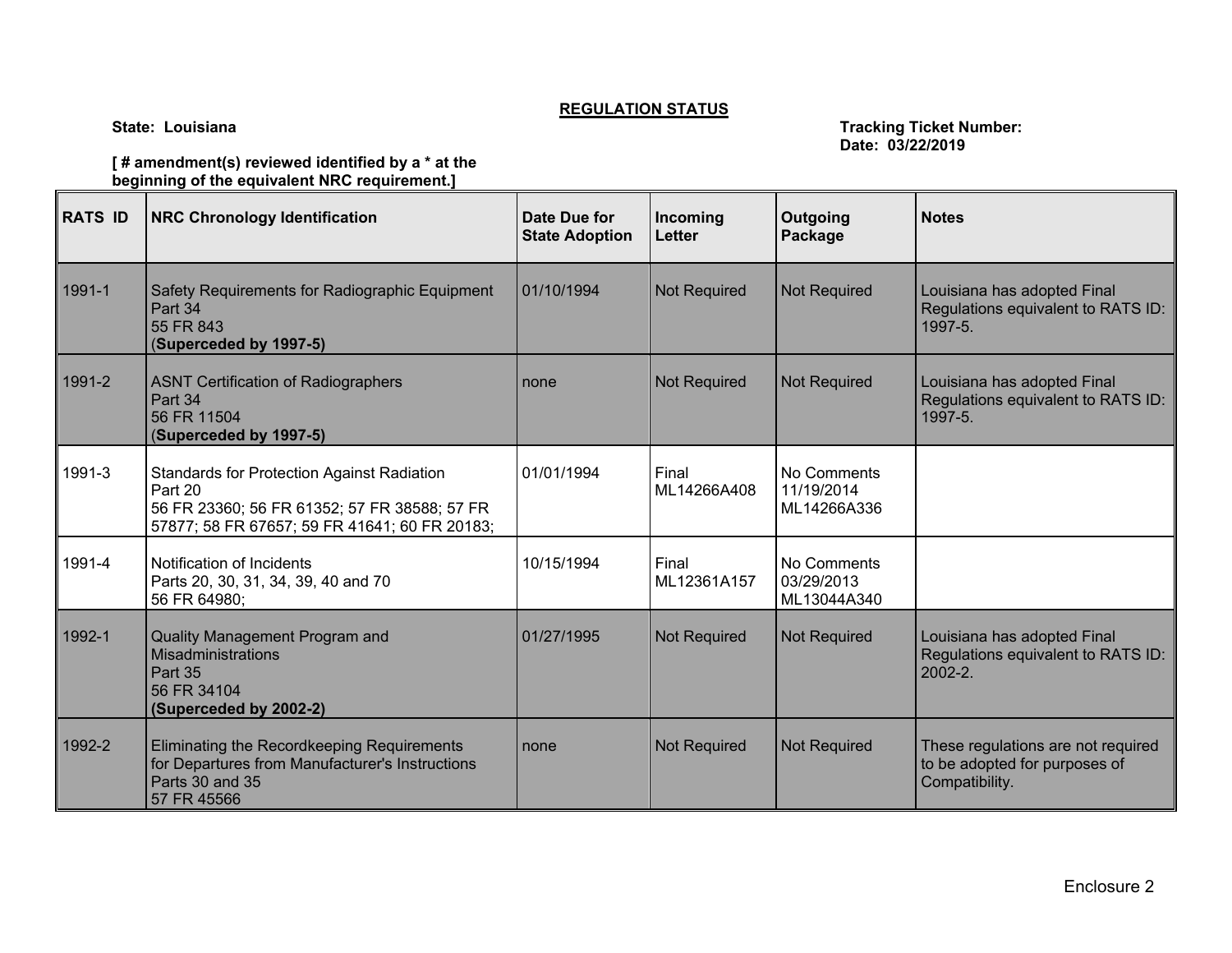| <b>RATS ID</b> | <b>NRC Chronology Identification</b>                                                                                                                              | <b>Date Due for</b><br><b>State Adoption</b> | Incoming<br>Letter          | Outgoing<br>Package                      | <b>Notes</b>                                                                                |
|----------------|-------------------------------------------------------------------------------------------------------------------------------------------------------------------|----------------------------------------------|-----------------------------|------------------------------------------|---------------------------------------------------------------------------------------------|
| 1993-1         | Decommissioning Recordkeeping and License<br>Termination: Documentation Additions [Restricted<br>areas and spill sites]<br>Parts 30 and 40<br>58 FR 39628         | 10/25/1996                                   | Final<br>ML12361A157        | No Comments<br>03/29/2013<br>ML13044A340 |                                                                                             |
| 1993-2         | Licensing and Radiation Safety Requirements for<br>Irradiators<br>Part 36<br>58 FR 7715                                                                           | 07/01/1996                                   | Not Applicable <sup>1</sup> | Not Applicable                           | Louisiana does not have any<br>licensees subject to these<br>regulations. (See SECY-95-112) |
| 1993-3         | Definition of Land Disposal and Waste Site QA<br>Program<br>Part 61<br>58 FR 33886                                                                                | 07/22/1996                                   | Not Applicable <sup>1</sup> | Not Applicable                           | Louisiana does not have any<br>licensees subject to these<br>regulations. (See SECY-95-112) |
| 1994-1         | Self-Guarantee as an Additional Financial<br>Mechanism<br>Parts 30, 40 and 70<br>58 FR 68726; 59 FR 1618                                                          | none                                         | <b>Not Required</b>         | <b>Not Required</b>                      | These regulations are not required<br>to be adopted for purposes of<br>Compatibility.       |
| 1994-2         | Uranium Mill Tailings Regulations: Conforming<br><b>NRC Requirements to EPA Standards</b><br>Part 40<br>59 FR 28220                                               | 07/01/1997                                   | Not Applicable              | Not Applicable                           | Louisiana does not have authority<br>to regulate this material under its<br>Agreement.      |
| 1994-3         | Timeliness in Decommissioning Material Facilities<br>Parts 30, 40 and 70<br>59 FR 36026                                                                           | 08/15/1997                                   | Final                       | No Comments<br>01/06/1999                |                                                                                             |
| 1995-1         | Preparation, Transfer for Commercial Distribution,<br>and Use of Byproduct Material for Medical Use<br>Parts 30, 32 and 35<br>59 FR 61767; 59 FR 65243; 60 FR 322 | 01/01/1998                                   | Final                       | No Comments<br>01/06/1999                |                                                                                             |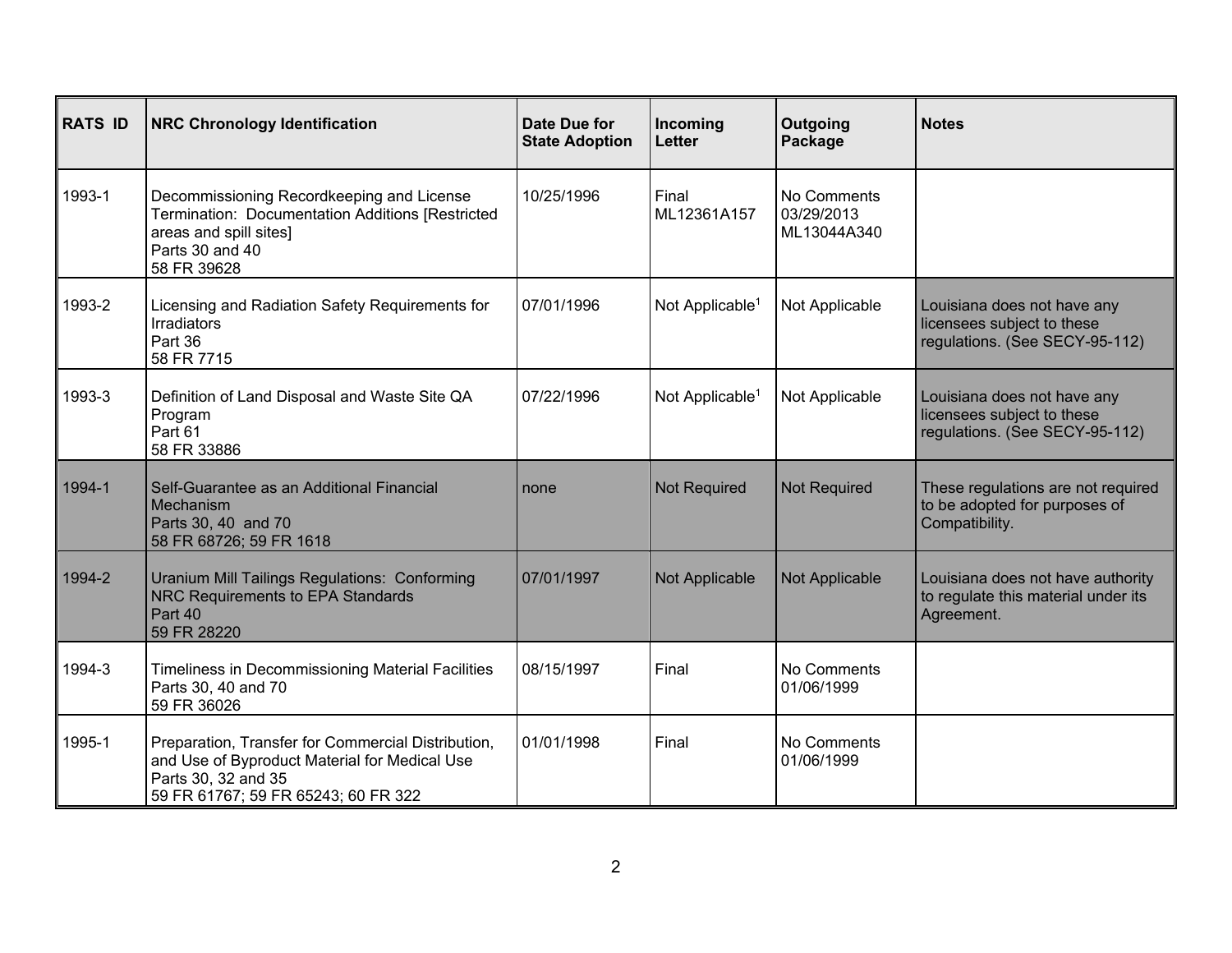| <b>RATS ID</b> | <b>NRC Chronology Identification</b>                                                                                                           | Date Due for<br><b>State Adoption</b> | Incoming<br><b>Letter</b> | Outgoing<br>Package              | <b>Notes</b>                                                                         |
|----------------|------------------------------------------------------------------------------------------------------------------------------------------------|---------------------------------------|---------------------------|----------------------------------|--------------------------------------------------------------------------------------|
| 1995-2         | Frequency of Medical Examinations for Use of<br><b>Respiratory Protection Equipment</b><br>Part 20<br>60 FR 7900                               | 03/13/1998                            | Final                     | No Comments<br>01/06/1999        |                                                                                      |
| 1995-3         | Low-Level Waste Shipment Manifest Information<br>and Reporting<br>Parts 20 and 61<br>60 FR 15649; 60 FR 25983                                  | 03/01/1998                            | Final                     | No Comments<br>01/06/1999        |                                                                                      |
| 1995-4         | Performance Requirements for Radiography<br>Equipment<br>Part 34<br>60 FR 28323<br>(Superceded by 1997-5)                                      | 06/30/1998                            | Final                     | <b>No Comments</b><br>01/06/1999 | Louisiana has adopted Final<br>Regulations equivalent to RATS ID:<br>1997-5.         |
| 1995-5         | Radiation Protection Requirements: Amended<br>Definitions and Criteria<br>Parts 19 and 20<br>60 FR 36038                                       | 08/14/1998                            | Final                     | No Comments<br>01/06/1999        |                                                                                      |
| 1995-6         | <b>Clarification of Decommissioning Funding</b><br>Requirements<br>Parts 30, 40 and 70<br>60 FR 38235                                          | 11/24/1998                            | Final                     | No Comments<br>01/06/1999        |                                                                                      |
| 1995-7         | Medical Administration of Radiation and Radioactive<br><b>Materials</b><br>Parts 20 and 35<br>60 FR 48623<br>(Superceded by 2002-2 and 2005-2) | 10/20/1998                            | Final                     | No Comments<br>01/06/1999        | Louisiana has not yet adopted Final<br>Regulations equivalent to RATS ID:<br>2005-2. |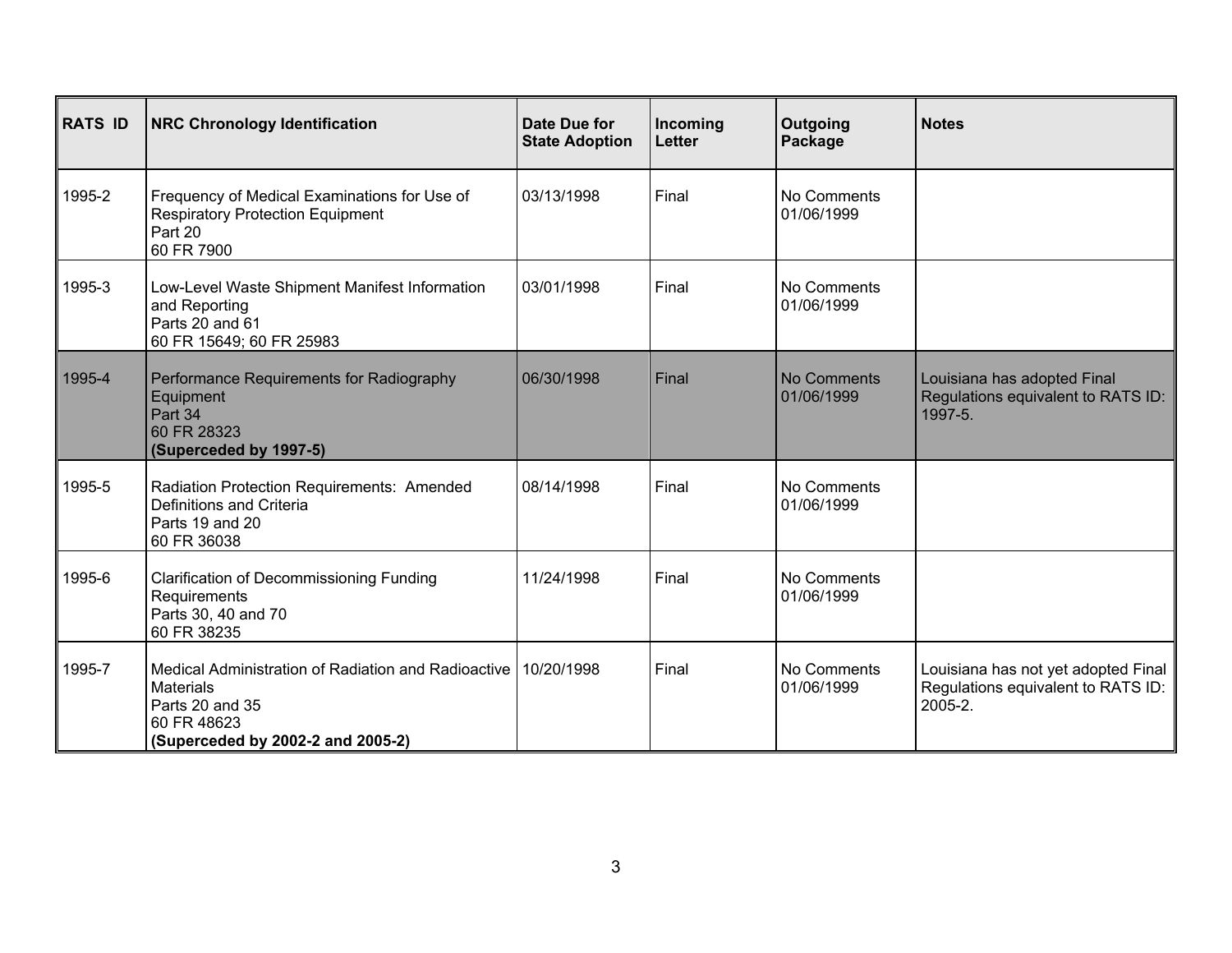| <b>RATS ID</b> | <b>NRC Chronology Identification</b>                                                                                                                   | <b>Date Due for</b><br><b>State Adoption</b> | Incoming<br><b>Letter</b> | Outgoing<br>Package                      | <b>Notes</b>                                                                                           |
|----------------|--------------------------------------------------------------------------------------------------------------------------------------------------------|----------------------------------------------|---------------------------|------------------------------------------|--------------------------------------------------------------------------------------------------------|
| 1996-1         | Compatibility with the International Atomic Energy<br>Agency<br>Part 71<br>60 FR 50248; 61 FR 28724<br>(Superceded by 2004-1)                          | 04/01/1999                                   | Final<br>ML020280299      | No Comments<br>02/15/2002<br>ML020460125 | Louisiana has not yet adopted Final<br>Regulations equivalent to RATS ID:<br>2004-1.                   |
| 1996-2         | One Time Extension of Certain Byproduct, Source<br>and Special Nuclear Materials Licenses<br>Parts 30, 40 and 70<br>61 FR 1109                         | 02/15/1999                                   | <b>Not Required</b>       | <b>Not Required</b>                      | These regulations are not required<br>to be adopted for purposes of<br>Compatibility.                  |
| 1996-3         | Termination or Transfer of Licensed Activities:<br>Record keeping Requirements<br>Parts 20, 30, 40, 61 and 70<br>61 FR 24669                           | 06/17/1999                                   | Final<br>ML12361A157      | No Comments<br>03/29/2013<br>ML13044A340 |                                                                                                        |
| 1997-1         | Resolution of Dual Regulation of Airborne Effluents<br>of Radioactive Materials; Clean Air Act<br>Part 20<br>61 FR 65120                               | 01/9/2000                                    | Final<br>ML011510385      | No Comments<br>11/15/2001<br>ML013100191 |                                                                                                        |
| 1997-2         | Recognition of Agreement State Licenses in Areas<br>Under Exclusive Federal Jurisdiction Within an<br><b>Agreement State</b><br>Part 150<br>62 FR 1662 | 02/27/2000                                   | Final<br>ML011510385      | No Comments<br>11/15/2001<br>ML013100191 |                                                                                                        |
| 1997-3         | Criteria for the Release of Individuals Administered<br>Radioactive Material<br>Parts 20 and 35<br>62 FR 4120                                          | 05/29/2000                                   | Final                     | No Comments<br>01/06/1999                |                                                                                                        |
| 1997-4         | <b>Fissile Material Shipments and Exemptions</b><br>Part 71<br>62 FR 5907<br>(Superceded by 2004-1)                                                    | 02/10/2000                                   | <b>Not Required</b>       | <b>Not Required</b>                      | These regulations are not required<br>to be adopted for purposes of<br>Compatibility. (See STP-97-078) |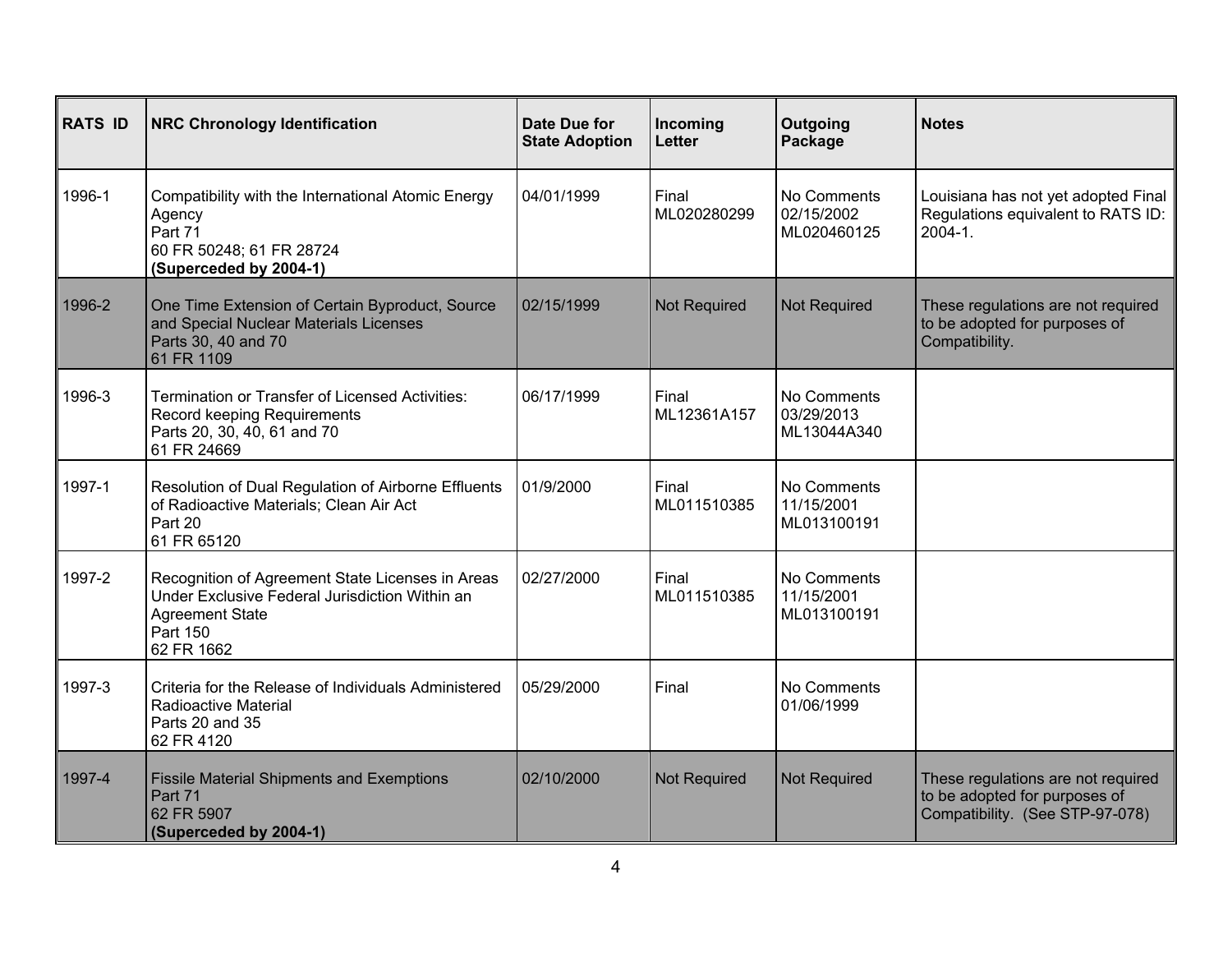| <b>RATS ID</b> | <b>NRC Chronology Identification</b>                                                                                                          | <b>Date Due for</b><br><b>State Adoption</b> | Incoming<br><b>Letter</b>           | Outgoing<br>Package                      | <b>Notes</b>                                                                                                                                                                           |
|----------------|-----------------------------------------------------------------------------------------------------------------------------------------------|----------------------------------------------|-------------------------------------|------------------------------------------|----------------------------------------------------------------------------------------------------------------------------------------------------------------------------------------|
| 1997-5         | Licenses for Industrial Radiography and Radiation<br>Safety Requirements for Industrial Radiography<br>Operations<br>Parts 30, 34, 71 and 150 | 06/27/2000                                   | Final<br>ML14266A408                | Comments<br>11/19/2014<br>ML14266A336    |                                                                                                                                                                                        |
|                | 62 FR 28947                                                                                                                                   |                                              | <b>Revised Final</b><br>ML14364A230 | No Comments<br>01/29/2015<br>ML14364A226 |                                                                                                                                                                                        |
|                |                                                                                                                                               |                                              | <b>Revised Final</b><br>ML15212A809 | No Comments<br>08/31/2015<br>ML15212A806 |                                                                                                                                                                                        |
| 1997-6         | Radiological Criteria for License Termination<br>Parts 20, 30, 40 and 70<br>62 FR 39057                                                       | 08/20/2000                                   | Final<br>ML011510385                | No Comments<br>11/15/2001<br>ML013100191 |                                                                                                                                                                                        |
| 1997-7         | Exempt Distribution of a Radioactive Drug<br>Containing One Micro curie of Carbon-14 Urea<br>Part 30<br>62 FR 63634                           | 01/02/2001                                   | Final                               | No Comments<br>01/06/1999                |                                                                                                                                                                                        |
| 1998-1         | Deliberate Misconduct by Unlicensed Persons<br>Parts 30, 40, 61, 70, 71 and 150<br>63 FR 1890; 63 FR 13773                                    | 02/12/2001                                   | Final<br>ML011510385                | No Comments<br>11/15/2001<br>ML013100191 |                                                                                                                                                                                        |
| 1998-2         | Self-Guarantee of Decommissioning Funding by<br>Nonprofit and Non-Bond-Issuing Licensees<br>Parts 30, 40 and 70<br>63 FR 29535                | 07/01/2001                                   | <b>Not Required</b>                 | <b>Not Required</b>                      | These regulations are not required<br>to be adopted for purposes of<br>Compatibility.                                                                                                  |
| 1998-3         | <b>License Term for Medical Use Licenses</b><br>Part 35<br>63 FR 31604<br>(Superceded by 2002-2)                                              | 07/10/2001                                   | <b>Not Required</b>                 | <b>Not Required</b>                      | These regulations are not required<br>to be adopted for purposes of<br>Compatibility. (See STP-98-074)<br>Louisiana has adopted Final<br>Regulations equivalent to RATS ID:<br>2002-2. |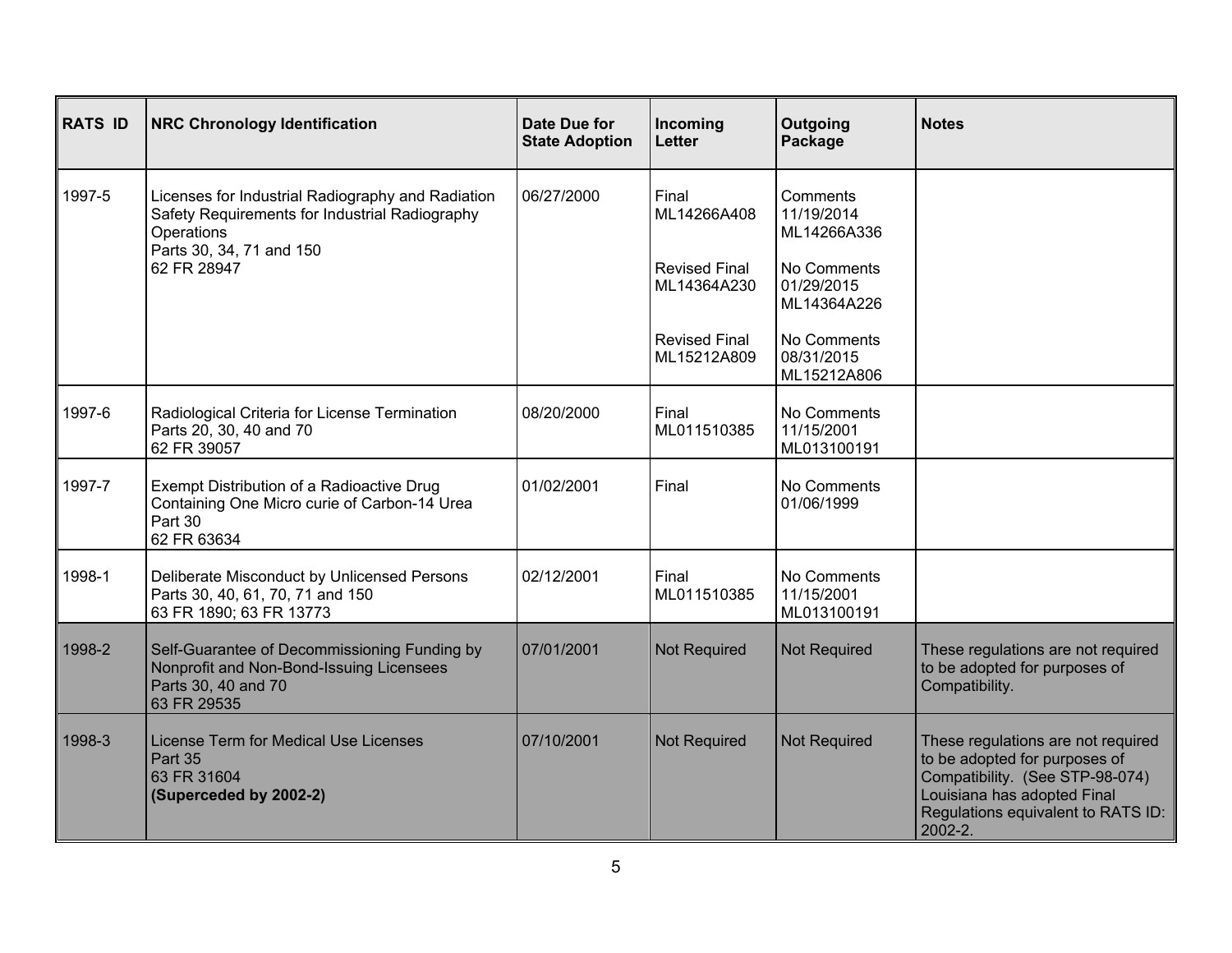| <b>RATS ID</b> | <b>NRC Chronology Identification</b>                                                                                                                         | Date Due for<br><b>State Adoption</b> | Incoming<br><b>Letter</b> | Outgoing<br>Package                      | <b>Notes</b>                                                                               |
|----------------|--------------------------------------------------------------------------------------------------------------------------------------------------------------|---------------------------------------|---------------------------|------------------------------------------|--------------------------------------------------------------------------------------------|
| 1998-4         | Licenses for Industrial Radiography and Radiation<br>Safety Requirements for Industrial Radiographic<br>Operations<br>Part 34<br>63 FR 37059                 | 07/09/2001                            | Final<br>ML062480284      | No Comments<br>10/23/2006<br>ML062960278 |                                                                                            |
| 1998-5         | Minor Corrections, Clarifying Changes, and a Minor<br>Policy Change<br>Parts 20, 32, 35, 36 and 39<br>63 FR 39477; 63 FR 45393                               | 10/26/2001                            | Final<br>ML14266A408      | No Comments<br>11/19/2014<br>ML14266A336 |                                                                                            |
| 1998-6         | Transfer for Disposal and Manifests: Minor<br><b>Technical Conforming Amendment</b><br>Part 20<br>63 FR 50127                                                | 11/20/2001                            | Final<br>ML062480284      | No Comments<br>10/23/2006<br>ML062960278 |                                                                                            |
| 1999-1         | Radiological Criteria for License Termination of<br><b>Uranium Recovery Facilities</b><br>Part 40<br>64 FR 17506                                             | 06/11/2002                            | Not Applicable            | Not Applicable                           | Louisiana does not have the<br>authority to regulate this material<br>under its Agreement. |
| 1999-2         | Requirements for Those Who Possess Certain<br>Industrial Devices Containing Byproduct Material to<br>Provide Requested Information<br>Part 31<br>64 FR 42269 | 10/04/2002                            | <b>Not Required</b>       | <b>Not Required</b>                      | These regulations are not required<br>to be adopted for purposes of<br>Compatibility.      |
| 1999-3         | Respiratory Protection and Controls to Restrict<br>Internal Exposure<br>Part 20<br>64 FR 54543; 64 FR 55524                                                  | 02/02/2003                            | Final<br>ML061720127      | No Comments<br>07/27/2006<br>ML062120471 |                                                                                            |
| 2000-1         | Energy Compensation Sources for Well Logging<br>and Other Regulatory Clarifications<br>Part 39<br>65 FR 20337                                                | 05/17/2003                            | Final<br>ML080800500      | No Comments<br>04/14/2008<br>ML081050467 |                                                                                            |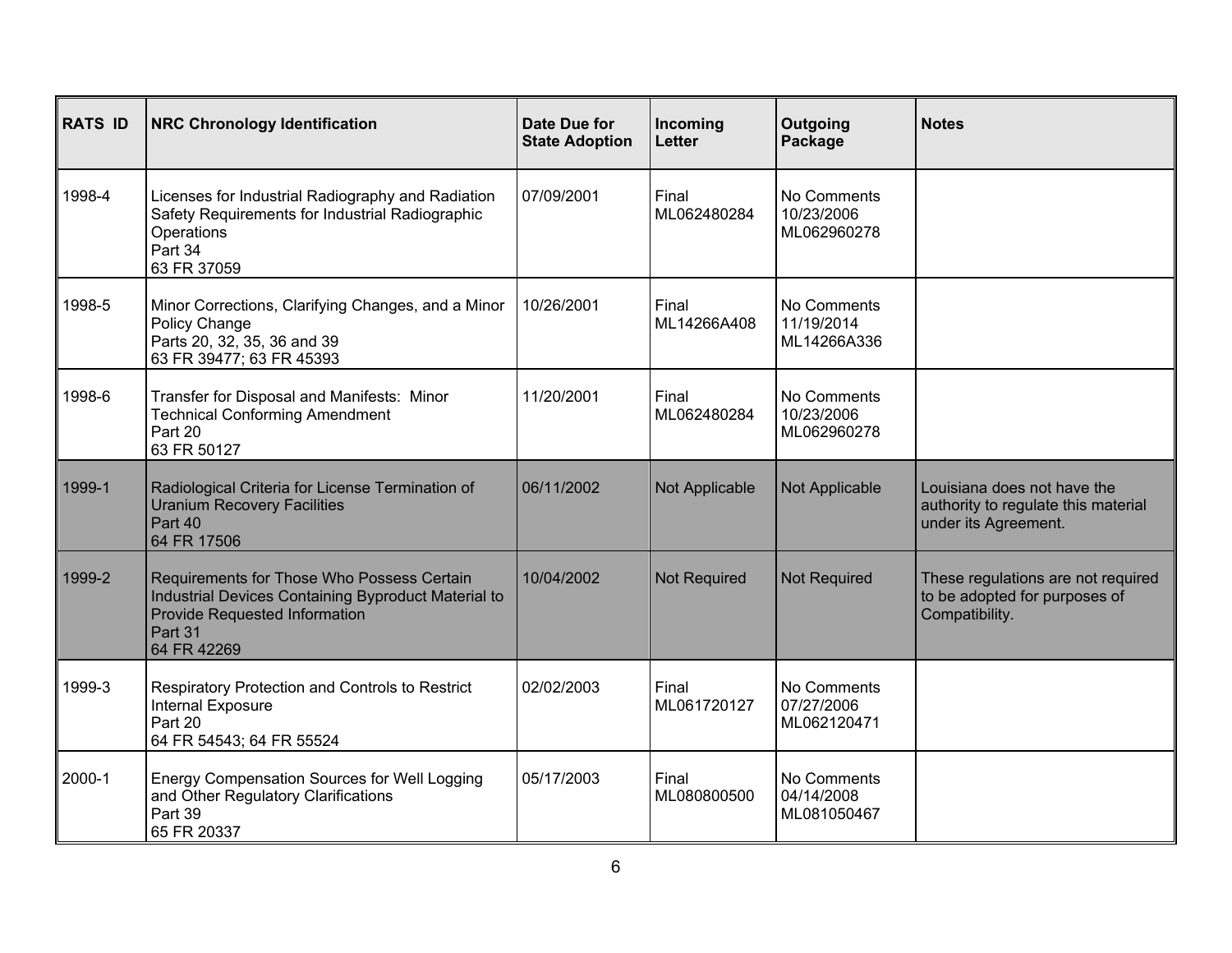| <b>RATS ID</b> | <b>NRC Chronology Identification</b>                                                                                                  | Date Due for<br><b>State Adoption</b> | Incoming<br>Letter   | Outgoing<br>Package                      | <b>Notes</b> |
|----------------|---------------------------------------------------------------------------------------------------------------------------------------|---------------------------------------|----------------------|------------------------------------------|--------------|
| 2000-2         | New Dosimetry Technology<br>Parts 34, 36 and 39<br>65 FR 63750                                                                        | 01/08/2004                            | Final<br>ML041880305 | No Comments<br>08/26/2004<br>ML042390322 |              |
| 2001-1         | Requirements for Certain Generally Licensed<br>Industrial Devices Containing Byproduct Material<br>Parts 30, 31 and 32<br>65 FR 79162 | 02/16/2004                            | Final<br>ML14083A568 | No Comments<br>06/12/2014<br>ML14083A554 |              |
| 2002-1         | Revision of the Skin Dose Limit<br>Part 20<br>67 FR 16298                                                                             | 04/05/2005                            | Final<br>ML062480284 | No Comments<br>11/27/2006<br>ML063180075 |              |
| 2002-2         | Medical Use of Byproduct Material<br>Parts 20, 32 and 35<br>67 FR 20249                                                               | 10/24/2005                            | Final<br>ML061720127 | No Comments<br>07/27/2006<br>ML062120471 |              |
| 2003-1         | <b>Financial Assurance for Materials Licensees</b><br>Parts 30, 40 and 70<br>68 FR 57327                                              | 12/03/2006                            | Final<br>ML062480284 | No Comments<br>10/23/2006<br>ML062960278 |              |
| 2004-1         | Compatibility With IAEA Transportation Safety<br>Standards and Other Transportation Safety<br>Amendments<br>Part 71<br>69 FR 3697     | 10/01/2007                            | Final<br>ML090480013 | No Comments<br>04/01/2009<br>ML090710728 |              |
| 2005-1         | Security Requirements for Portable Gauges<br><b>Containing Byproduct Material</b><br>Part 30<br>70 FR 2001                            | 07/11/2008                            | Final<br>ML081080146 | No Comments<br>05/29/2008<br>ML081500119 |              |
| 2005-2         | Medical Use of Byproduct Material - Recognition of<br><b>Specialty Boards</b><br>Part 35<br>70 FR 16336; 71 FR 1926                   | 04/29/2008                            | Final<br>ML090480013 | No Comments<br>04/01/2009<br>ML090710728 |              |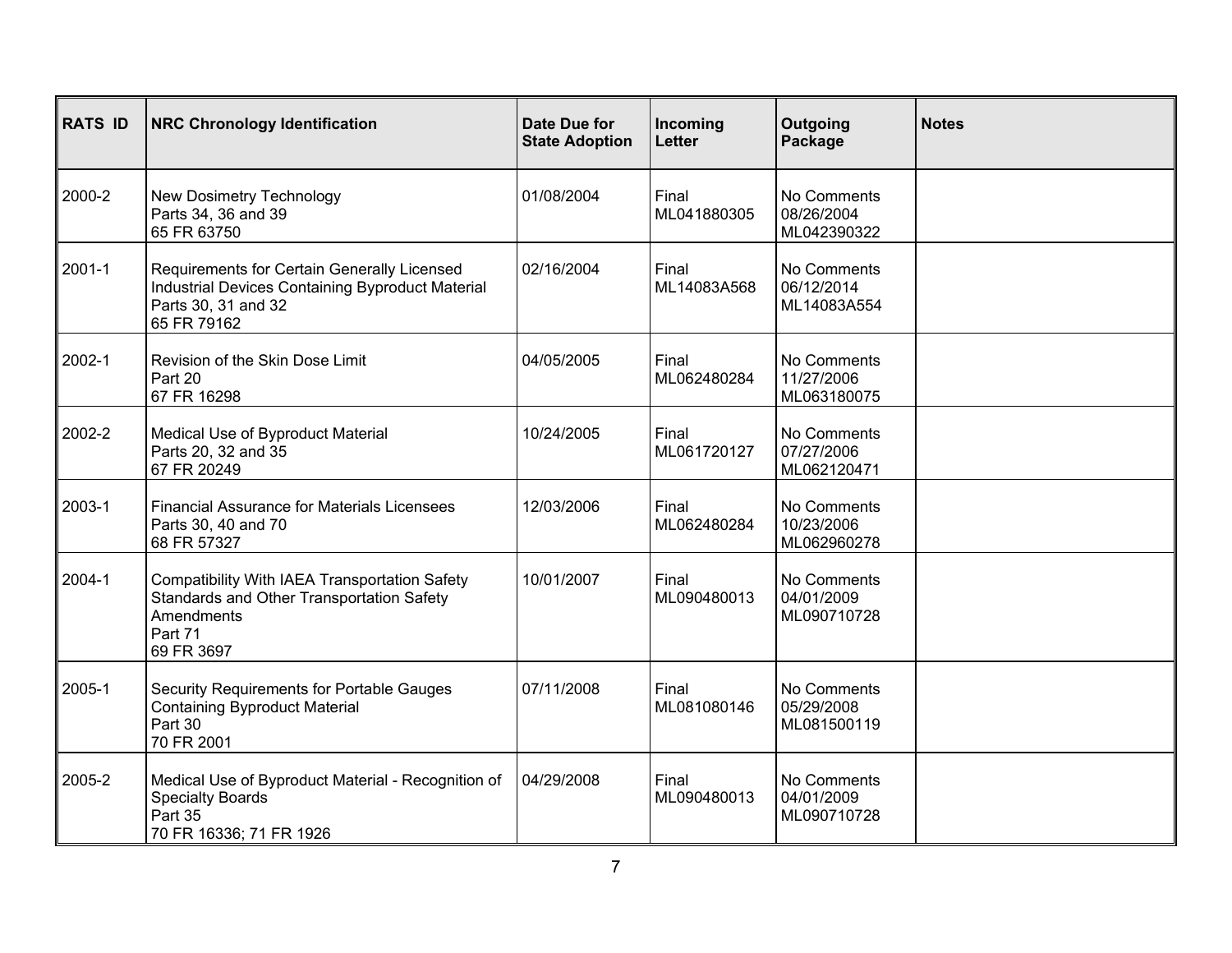| <b>RATS ID</b> | <b>NRC Chronology Identification</b>                                                                                                                                              | Date Due for<br><b>State Adoption</b> | Incoming<br>Letter                  | <b>Outgoing</b><br>Package               | <b>Notes</b> |
|----------------|-----------------------------------------------------------------------------------------------------------------------------------------------------------------------------------|---------------------------------------|-------------------------------------|------------------------------------------|--------------|
| 2005-3         | Increased Controls for Risk-Significant Radioactive<br>Sources (NRC Order EA-05-090)<br>70 FR 72128                                                                               | 12/01/2005                            | License<br>Condition<br>ML052900105 | No Comments<br>10/20/2005<br>ML052930327 |              |
| 2006-1         | <b>Minor Amendments</b><br>Parts 20, 30, 32, 35, 40 and 70<br>71 FR 15005                                                                                                         | 03/27/2009                            | Final<br>ML14266A408                | No Comments<br>11/19/2014<br>ML14266A336 |              |
| 2006-2         | National Source Tracking System - Serialization<br>Requirements<br>Part 32 with reference to Part 20 Appendix E<br>71 FR 65685                                                    | 02/06/2007                            | Final<br>ML080800500                | No Comments<br>04/14/2008<br>ML081050467 |              |
| 2006-3         | <b>National Source Tracking System</b><br>Part 20<br>71 FR 65685, 72 FR 59162                                                                                                     | 01/31/2009                            | Final<br>ML080800500                | No Comments<br>04/14/2008<br>ML081050467 |              |
| 2007-1         | Medical Use of Byproduct Material - Minor<br><b>Corrections and Clarifications</b><br>Parts 32 and 35<br>72 FR 45147, 54207                                                       | 10/29/2010                            | Final<br>ML14083A603                | No Comments<br>07/29/2014<br>ML14083A595 |              |
| 2007-2         | Exemptions From Licensing, General Licenses, and<br>Distribution of Byproduct Material: Licensing and<br><b>Reporting Requirements</b><br>Parts 30, 31, 32 and 150<br>72 FR 58473 | 12/17/2010                            | Final<br>ML14266A408                | No Comments<br>11/19/2014<br>ML14266A336 |              |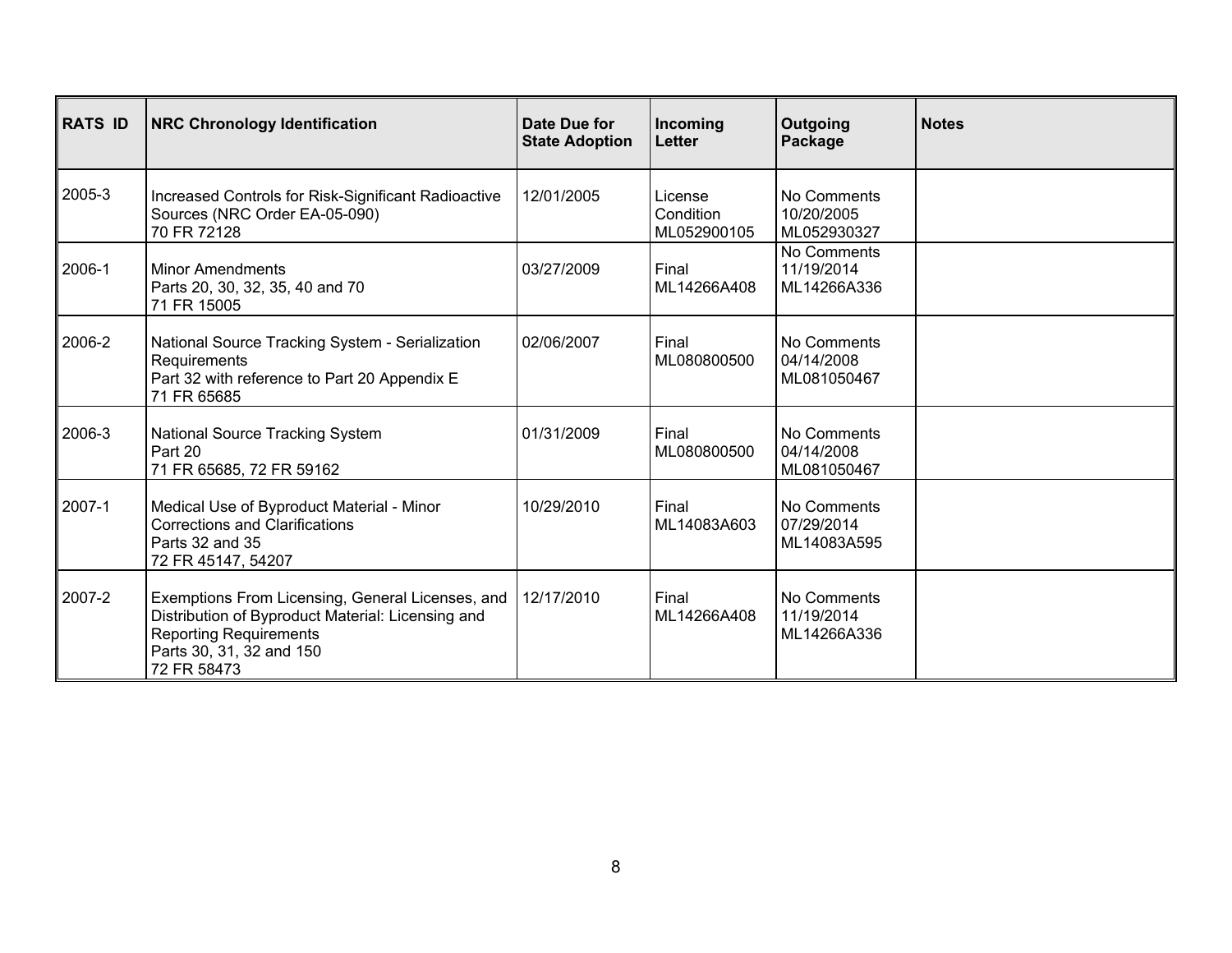| <b>RATS ID</b> | <b>NRC Chronology Identification</b>                                                                                                                                                         | Date Due for<br><b>State Adoption</b> | Incoming<br>Letter                  | Outgoing<br>Package                               | <b>Notes</b> |
|----------------|----------------------------------------------------------------------------------------------------------------------------------------------------------------------------------------------|---------------------------------------|-------------------------------------|---------------------------------------------------|--------------|
| 2007-3         | Requirements for Expanded Definition of Byproduct<br>Material<br>Parts 20, 30, 31, 32, 33, 35, 61 and 150<br>72 FR 55864                                                                     | 11/30/2010                            | Final<br>ML14083A603<br>Proposed    | Comments<br>07/29/2014<br>ML14083A595<br>Comments |              |
|                |                                                                                                                                                                                              |                                       | Revision to Final<br>ML14364A230    | 01/29/2015<br>ML14364A226                         |              |
|                |                                                                                                                                                                                              |                                       | <b>Revised Final</b><br>ML15212A809 | No Comments<br>08/31/2015<br>ML15212A806          |              |
| 2007-4         | Order Imposing Fingerprinting Requirements and<br>Criminal History Records Check Requirements for<br>Unescorted Access to Certain Radioactive Material<br>NRC Order EA-07-305<br>72 FR 70901 | 06/05/2008                            | License<br>Condition<br>ML080800499 | No Comments<br>03/27/2008<br>MI080870350          |              |
| 2008-1         | Occupational Dose Records, Labeling Containers,<br>and Total Effective Dose Equivalent<br>Parts 19 and 20<br>72 FR 68043                                                                     | 02/15/2011                            | Final<br>ML14266A408                | No Comments<br>11/19/2014<br>ML14266A336          |              |
| 2009-1         | Medical Use of Byproduct Material - Authorized<br>User Clarification<br>Part 35<br>74 FR 33901                                                                                               | 09/28/2012                            | Final<br>ML14266A408                | No Comments<br>11/19/2014<br>ML14266A336          |              |
| 2011-1         | Decommissioning Planning<br>Parts 20, 30, 40 and 70<br>76 FR 35512                                                                                                                           | 12/17/2015                            | Proposed<br>ML15054A380             | No Comments<br>03/12/2015<br>ML15054A372          |              |
|                |                                                                                                                                                                                              |                                       | Final<br>ML15300A512                | No Comments<br>11/18/2015<br>ML15300A511          |              |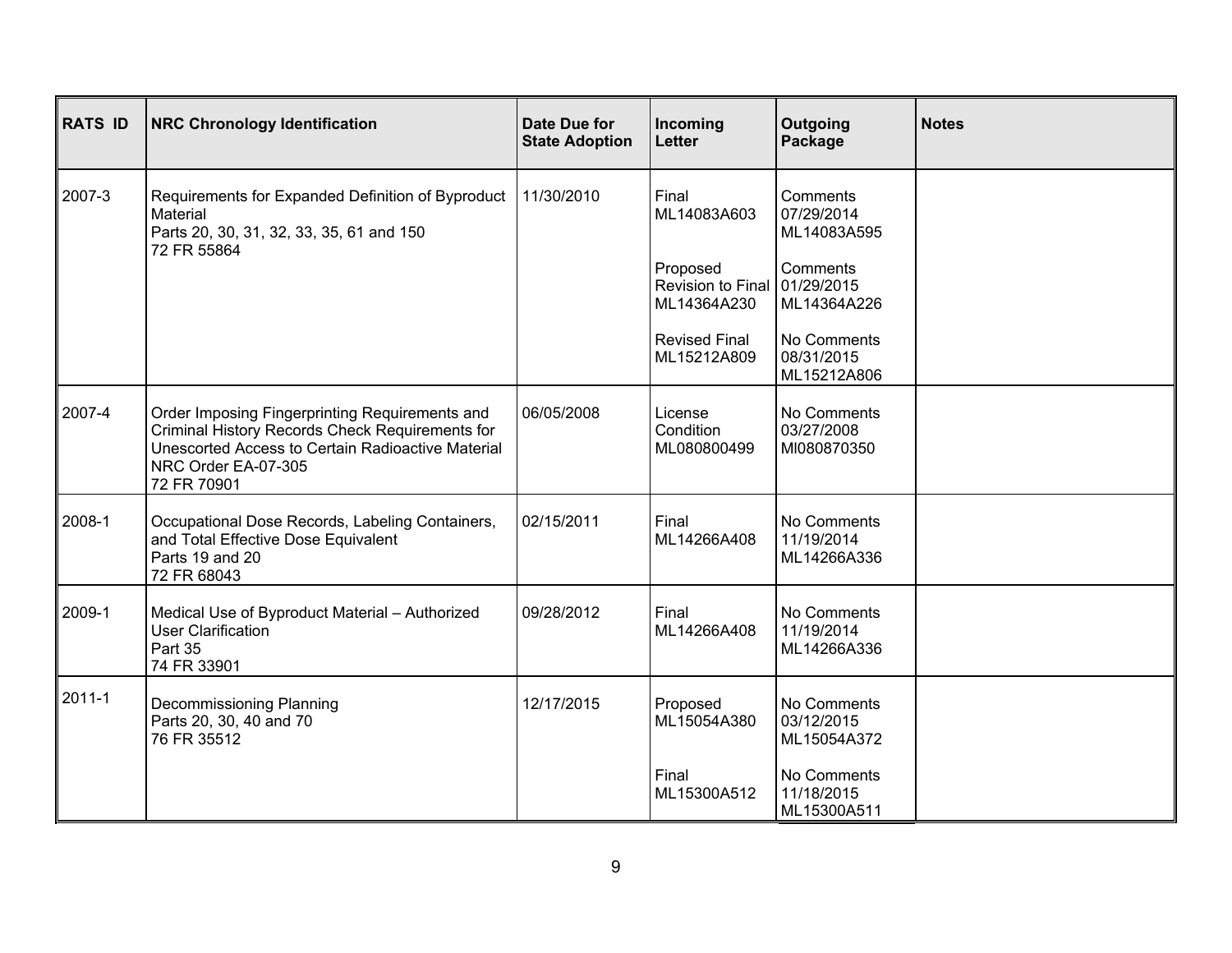| <b>RATS ID</b> | <b>NRC Chronology Identification</b>                                                                                               | Date Due for<br><b>State Adoption</b> | Incoming<br>Letter                              | Outgoing<br>Package                                                               | <b>Notes</b> |
|----------------|------------------------------------------------------------------------------------------------------------------------------------|---------------------------------------|-------------------------------------------------|-----------------------------------------------------------------------------------|--------------|
| 2011-2         | Licenses, Certifications, and Approvals for Materials   11/14/2014<br>Licensees<br>Parts 30, 36, 39, 40, 70 and 150<br>76 FR 56951 |                                       | Final<br>ML15021A524                            | No Comments<br>02/19/2015<br>ML15021A520                                          |              |
| 2012-1         | <b>Change of Compatibility</b><br>Parts 31.5 and 31.6<br>(See RATS ID: 2001-1 for Rule text)<br>77 FR 3640                         | 01/25/2015                            | Final<br>ML14083A568                            | No Comments<br>06/12/2014<br>ML14083A554                                          |              |
| 2012-2         | Advance Notification to Native American Tribes of<br>Transportation of Certain Types of Nuclear Waste<br>Part 71<br>77 FR 34194    | 08/10/2015                            | Final<br>ML15021A524                            | No Comments<br>02/19/2015<br>ML15021A520                                          |              |
| 2012-3         | <b>Technical Corrections</b><br>Parts 30, 34, 40 and 71<br>77 FR 39899                                                             | 08/06/2015                            | Final<br>ML15021A524                            | No Comments<br>02/19/2015<br>ML15021A520                                          |              |
| 2012-4         | Requirements for Distribution of Byproduct Material<br>Parts 30, 31, 32, 40 and 70<br>77 FR 43666                                  | 10/23/2015                            | Proposed<br>ML14364A230<br>Final<br>ML15212A809 | Comments<br>01/29/2015<br>ML14364A226<br>No Comments<br>08/31/2015<br>ML15212A806 |              |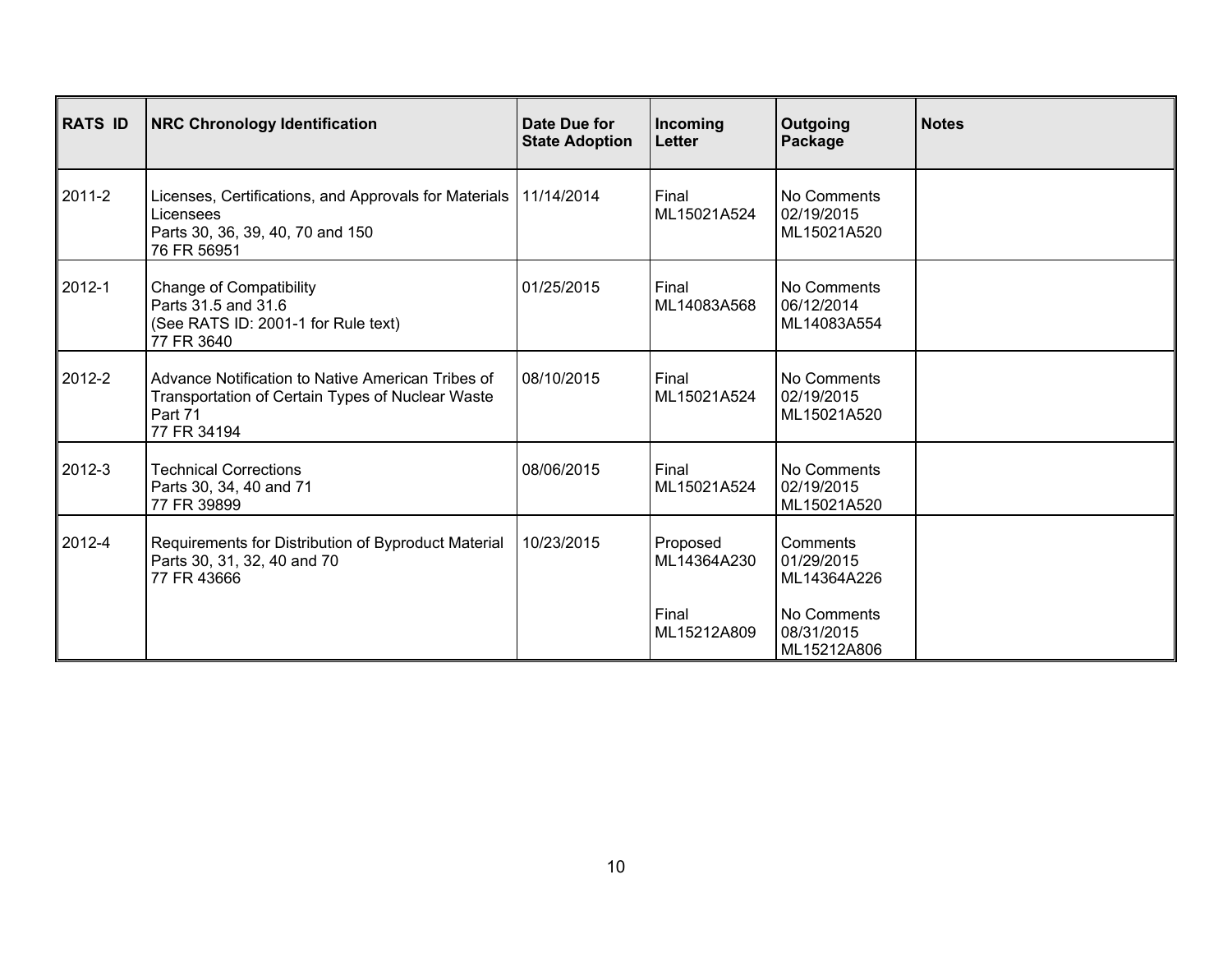| <b>RATS ID</b> | <b>NRC Chronology Identification</b>                                                                                                                                  | Date Due for<br><b>State Adoption</b> | Incoming<br>Letter                  | Outgoing<br>Package                      | <b>Notes</b> |
|----------------|-----------------------------------------------------------------------------------------------------------------------------------------------------------------------|---------------------------------------|-------------------------------------|------------------------------------------|--------------|
| 2013-1         | Physical Protection of Byproduct Material,<br>Parts 20, 30, 32, 33, 34, 35, 36, 37, 39 and 71<br>78 FR 16922                                                          | 03/19/2016                            | Proposed<br>ML15126A361             | No Comments<br>06/11/2015<br>ML15124A889 |              |
|                |                                                                                                                                                                       |                                       | Final<br>ML16012A155                | Comment<br>02/05/2016<br>ML16012A148     |              |
|                |                                                                                                                                                                       |                                       | <b>Revised Final</b><br>ML18183A438 | No Comments<br>08/03/2018<br>ML18183A434 |              |
| 2013-2         | Distribution of Source Material to Exempt Persons<br>and to General Licensees and Revision of<br>General License and Exemptions<br>Parts 30, 40 and 70<br>78 FR 32310 | 08/27/2016                            | Proposed<br>ML15126A361             | No Comments<br>06/11/2015<br>ML15124A889 |              |
|                |                                                                                                                                                                       |                                       | Final<br>ML16012A155                | No Comments<br>02/05/2016<br>ML16012A148 |              |
| 2015-1         | Domestic Licensing of Special Nuclear Material -<br>Written Reports and Clarifying Amendments<br>Part 70<br>79 FR 57721, 80 FR 143                                    | 01/26/2018                            | Proposed<br>ML15126A361             | No Comments<br>06/11/2015<br>ML15124A889 |              |
|                |                                                                                                                                                                       |                                       | Final<br>ML16012A155                | No Comments<br>02/05/16<br>ML16012A148   |              |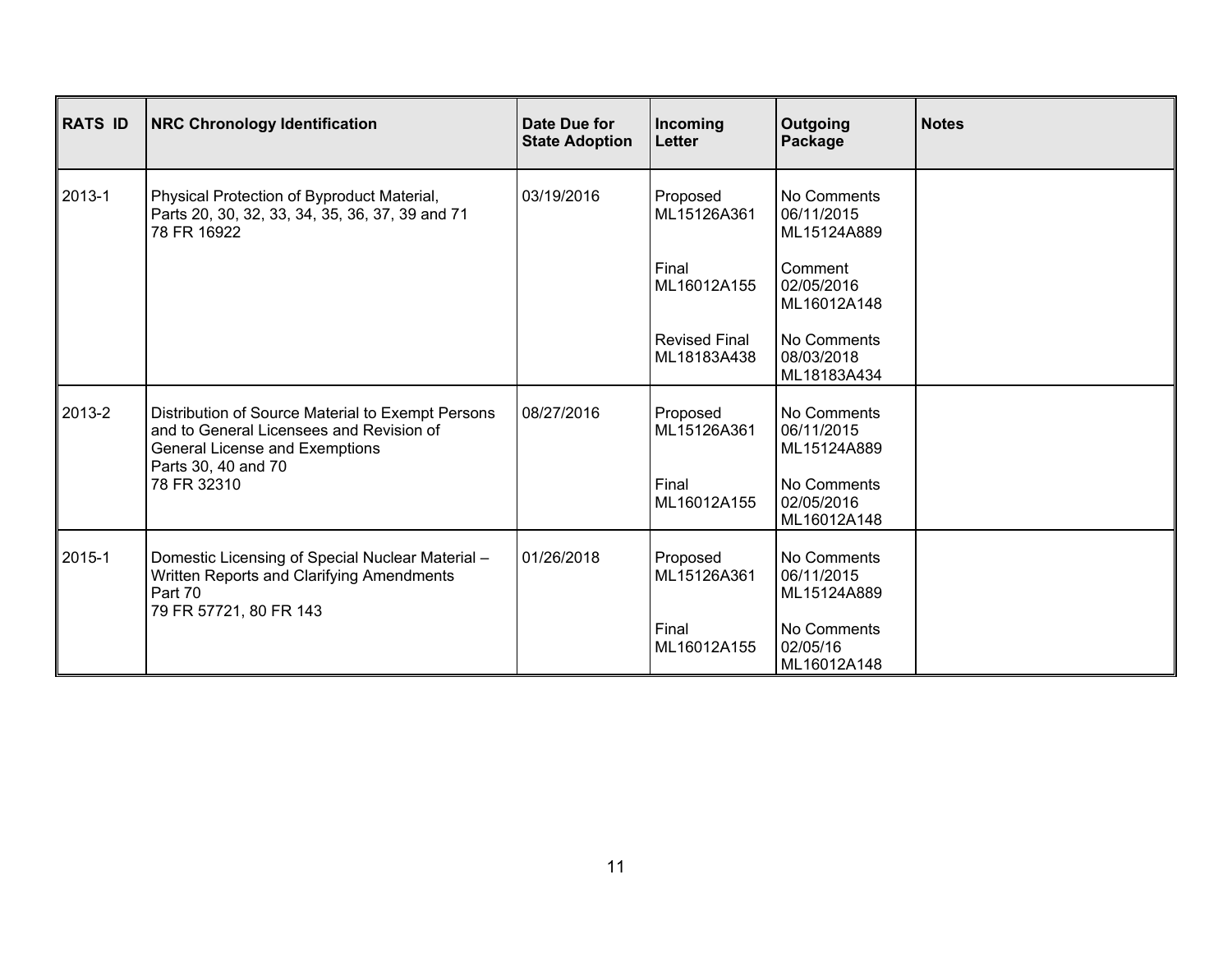| <b>RATS ID</b> | <b>NRC Chronology Identification</b>                                                                                                                                         | Date Due for<br><b>State Adoption</b>                      | Incoming<br><b>Letter</b>                                                              | Outgoing<br>Package                                                                                                        | <b>Notes</b> |
|----------------|------------------------------------------------------------------------------------------------------------------------------------------------------------------------------|------------------------------------------------------------|----------------------------------------------------------------------------------------|----------------------------------------------------------------------------------------------------------------------------|--------------|
| 2015-2         | Safeguards Information - Modified Handling<br>Categorization, Change for Materials Facilities<br>Parts 30, 37, 73 and 150<br>79 FR 58664, 80 FR 3865                         | 01/28/2018                                                 | Proposed<br>ML15126A361<br>Final<br>ML16012A155<br><b>Revised Final</b><br>ML18183A438 | No Comments<br>06/11/2015<br>ML15124A889<br>Comment<br>02/05/16<br>ML16012A148<br>No Comments<br>08/03/2018<br>ML18183A434 |              |
| *2015-3        | Revisions to Transportation Safety Requirements<br>and Harmonization with International Atomic<br><b>Energy Agency Transportation Requirements</b><br>Part 71<br>80 FR 33987 | 07/13/2018<br>*extended to<br>08/15/2020<br>See STC 17-060 | Proposed<br>ML19038A132                                                                | Comments<br>03/22/2019<br>ML19037A026                                                                                      |              |
| *2015-4        | <b>Miscellaneous Corrections</b><br>Parts 37 and 40<br>80 FR 45841                                                                                                           | 09/02/2018                                                 | Proposed<br>ML18183A438<br>Final<br>ML18360A588                                        | No Comments<br>08/03/2018<br>ML18183A434<br>No Comments<br>01/30/2019<br>ML18355A459                                       |              |
| *2015-5        | <b>Miscellaneous Corrections</b><br>Parts 19, 20, 30, 32, 37, 40, 61, 70, 71 and 150<br>80 FR 74974                                                                          | 12/31/2018                                                 | Proposed<br>ML18183A438<br>Final<br>ML18360A588                                        | No Comments<br>08/03/2018<br>ML18183A434<br>No Comments<br>01/30/2019<br>ML18355A459                                       |              |